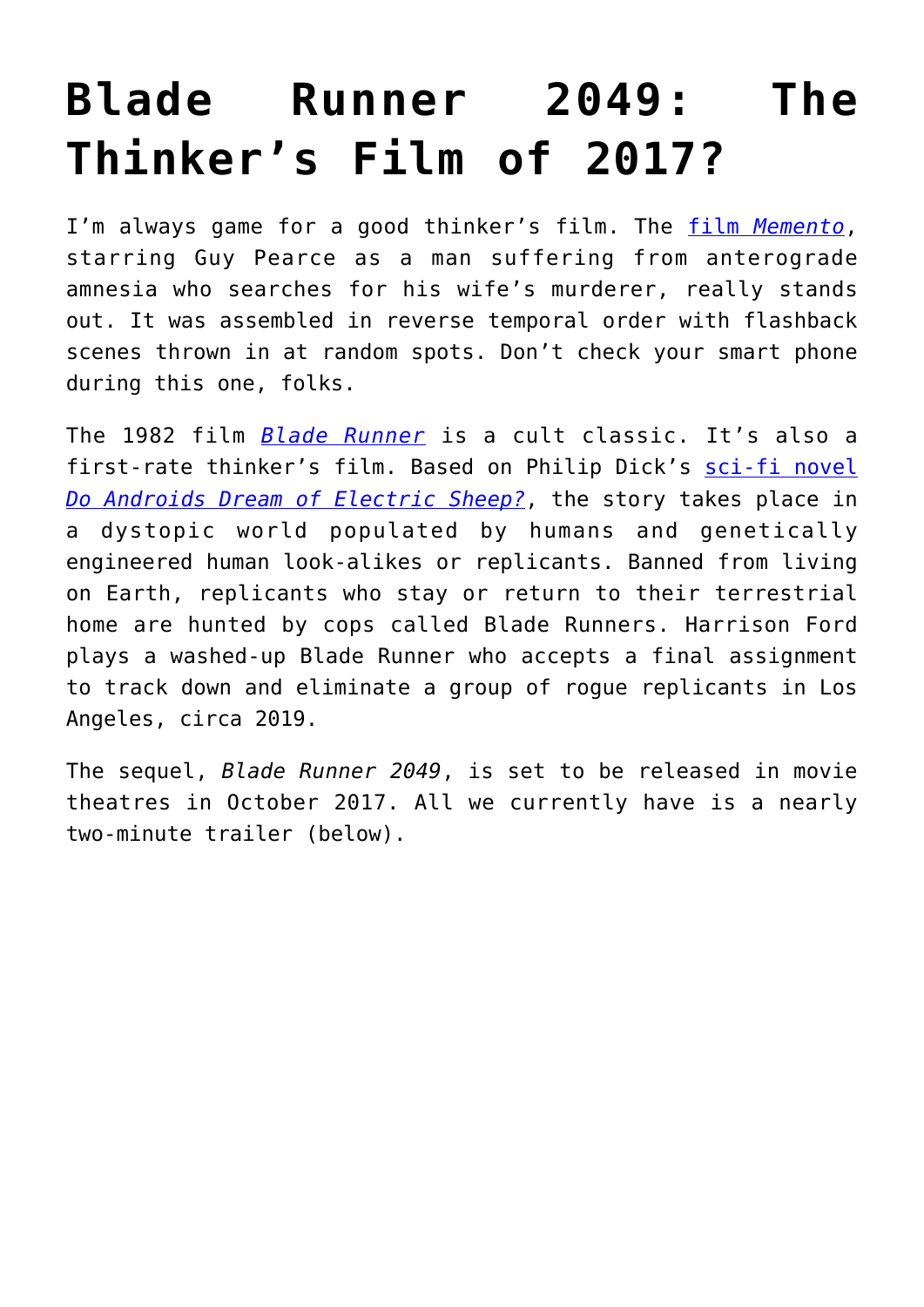We know [Ryan Gosling](https://en.wikipedia.org/wiki/Ryan_Gosling) will play the part of the young Blade Runner, while Ford returns as the veteran Decard. In the bit of dialogue between them, Decard says, "I did your job once. I was good at that." And Gosling's character responds, "Things were simpler then." That's odd because the original never struck me as a simple film. Far from it. It's a thinker's film.

On the basis of this short clip, *[Slate](http://www.slate.com/blogs/browbeat/2016/12/19/harrison_ford_and_ryan_gosling_star_in_the_first_trailer_for_blade_runner.html)* [movie reviewer Sam](http://www.slate.com/blogs/browbeat/2016/12/19/harrison_ford_and_ryan_gosling_star_in_the_first_trailer_for_blade_runner.html) [Adams](http://www.slate.com/blogs/browbeat/2016/12/19/harrison_ford_and_ryan_gosling_star_in_the_first_trailer_for_blade_runner.html) claims that *Blade Runner 2049* preserves "the one part of the original movie everyone hates": the Harrison Ford voiceovers. The original has them. And so does the trailer. Supposedly Ford was [dragged to the studio "kicking and](http://motherboard.vice.com/blog/studio-execs-hated-the-blade-runner-voiceover-they-forced-harrison-ford-to-do) [screaming"](http://motherboard.vice.com/blog/studio-execs-hated-the-blade-runner-voiceover-they-forced-harrison-ford-to-do) to record the voiceovers in the first *Blade Runner*. He believed that the film was better without them.

At the time, director Ridley Scott and other film executives disagreed with Ford. Scott and the execs won and I'm glad they did. Adams is wrong. Not everyone hates the voiceovers. I count myself among those who like them, even though they were removed from the 1992 and 2007 director's cuts. Though monotone, Ford's free-floating, bodiless voice gives the film a surreal quality, making you wonder whether the entire story is a dream sequence. Personally, I hope the sequel revives the